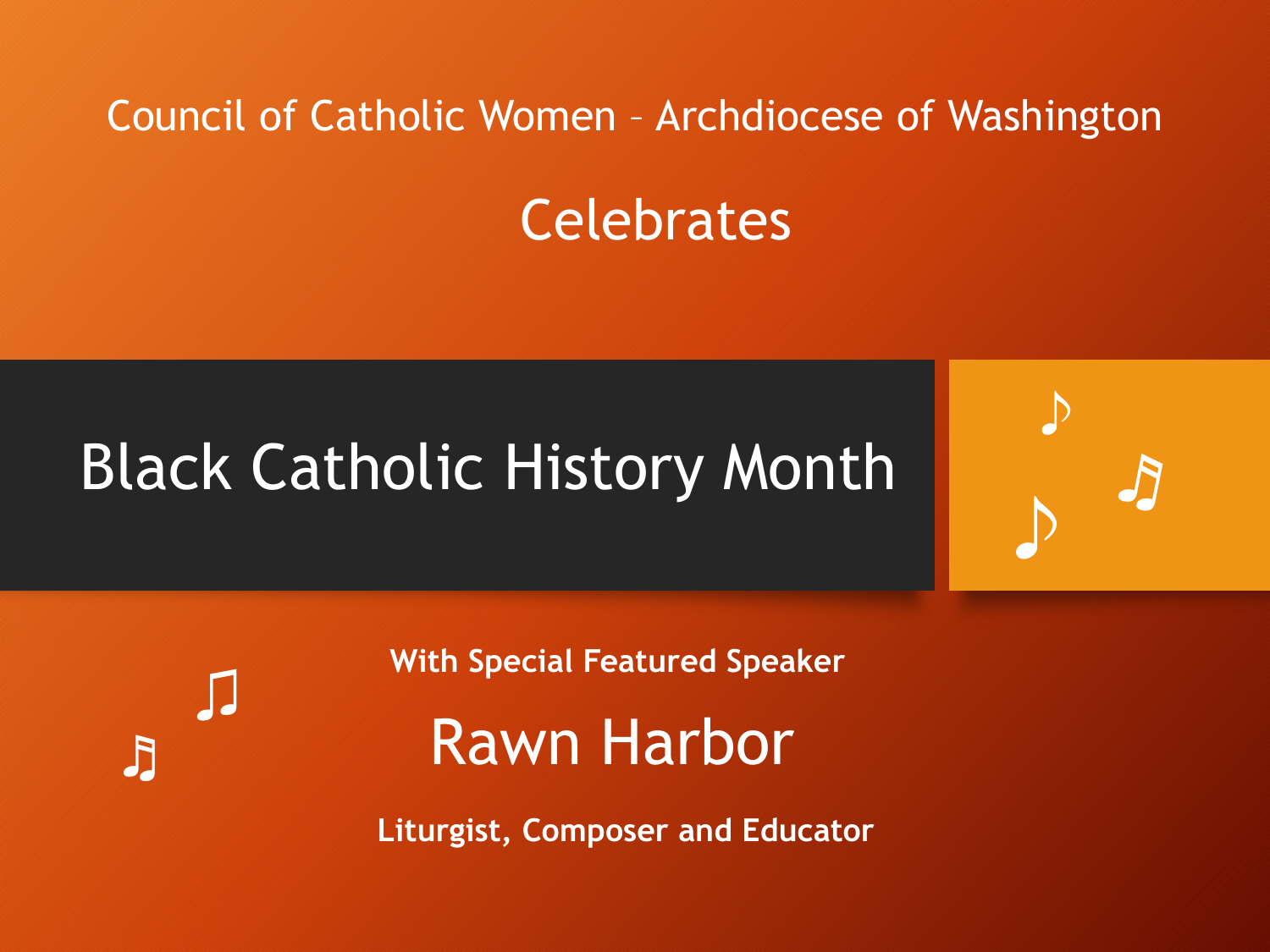### *Black Catholic Liturgical Music- Early Years*

*"Shout joyfully to the Lord, come before him with joyful song" - Psalm 100*

### Today's Program

Welcome **Carol-Ann Parker, President** Q & A **Attendees Closing Prayer Mary Leibolt, Secretary** 

Meeting Notes **Michelle Dorsey, Media Specialist**  Opening Prayer Carol Monaco, Spiritual Commission Chair Introduction of Presenter Cheryl Holley, Vice President Presentation **Rawn Harbor, Featured Speaker** Closing Remarks Cheryl Holley, Vice President

*"The one who sings, praise twice". St. Augustine*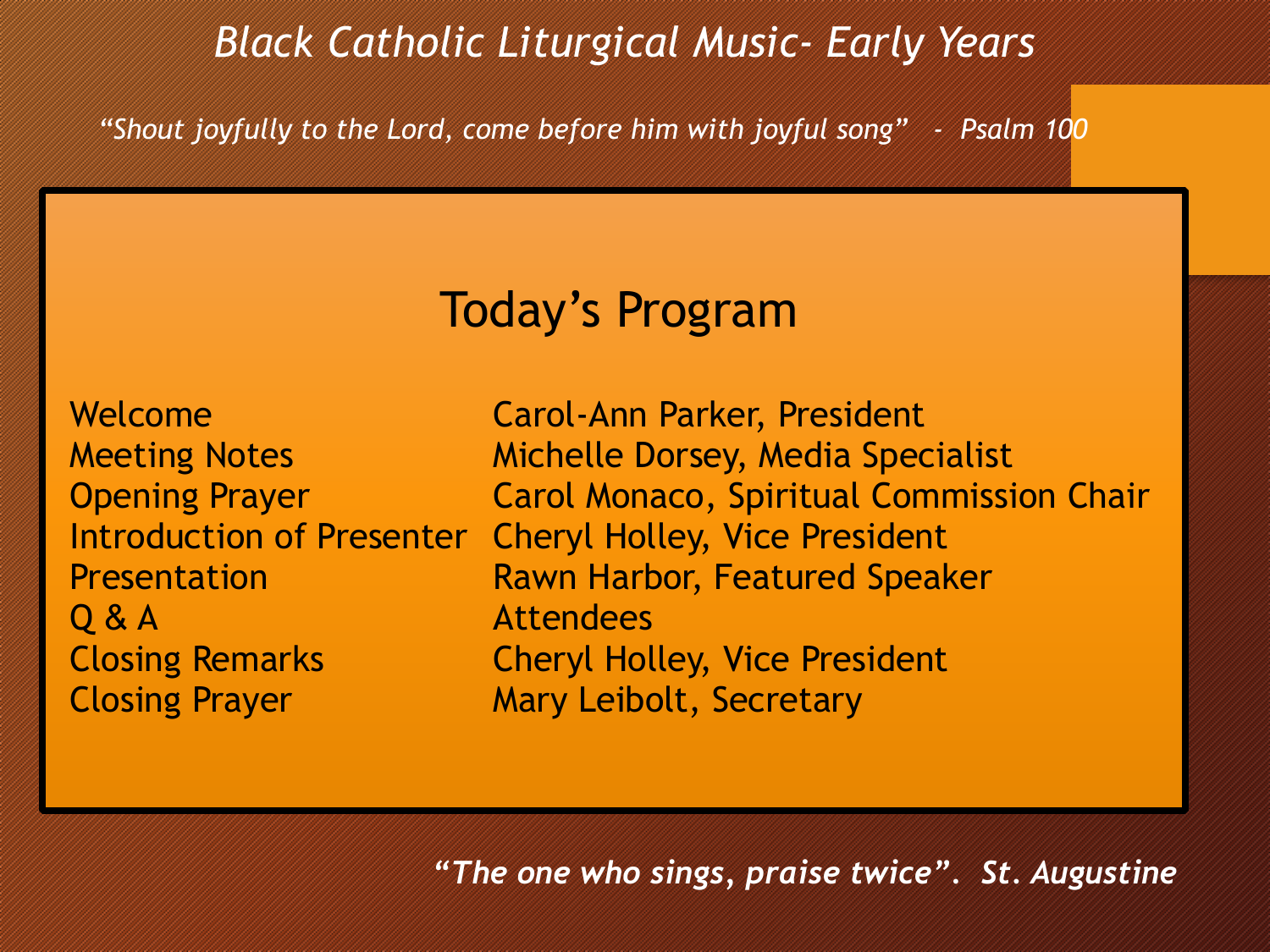Sunday November 21, 2021

## Rawn Harbor

composer of "Psalms of the Soul" (OCP) presents

# **"Black Catholic Liturgical Music – Early Years"**



A presentation on the history and development of Black Catholic Liturgical Music in the years 1964 -1980. During this presentation, Mr. Harbor, who is currently the Music Director at Our Lady of Perpetual Help Parish, will use the piano to share story and song, and present examples of history and liturgical adaptation to emphasize the importance of each of God's children, regardless of race or ethnicity, in the Catholic Church.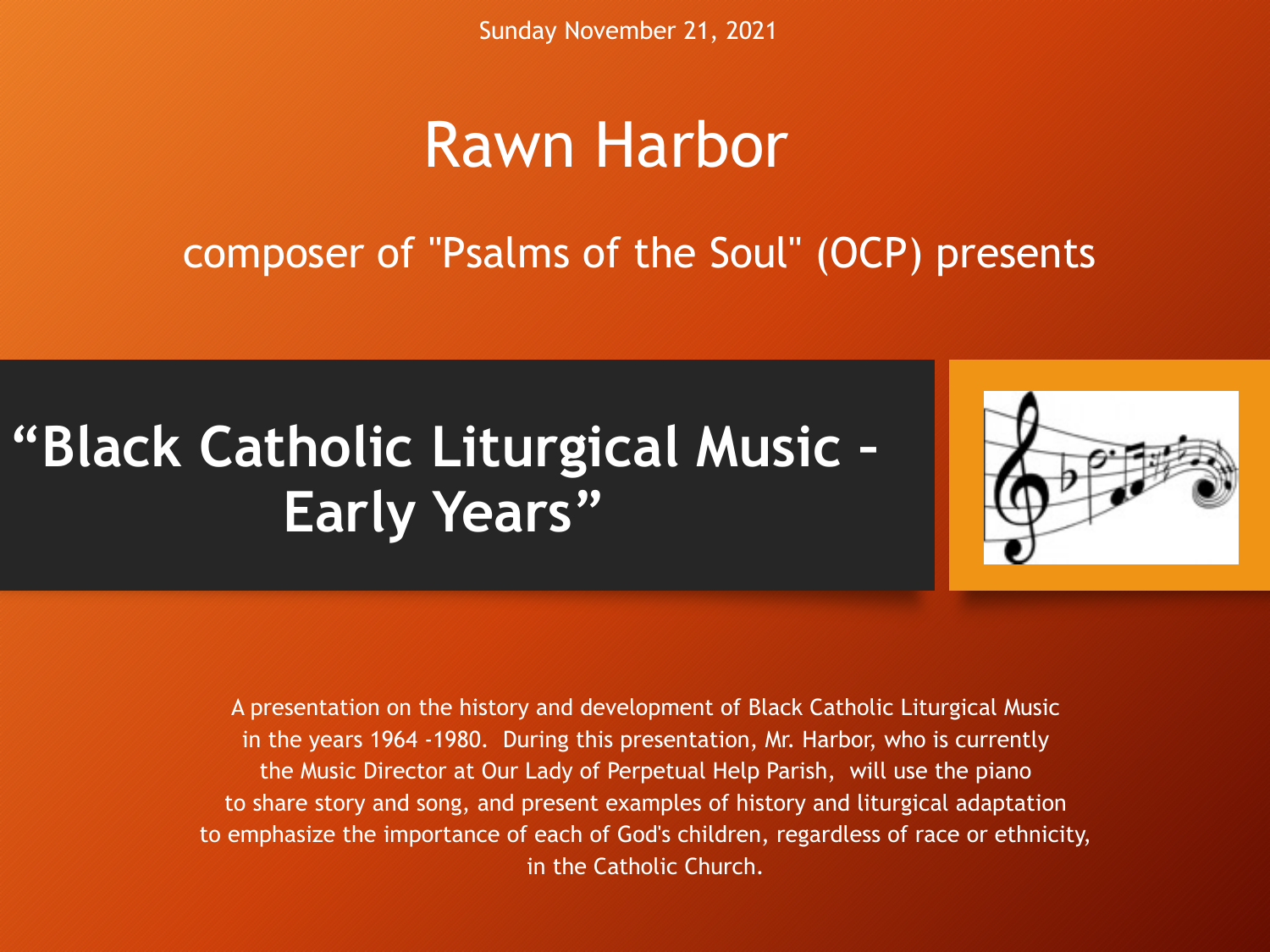#### *MEETING NOTES – We want you to know that…*

- *We are recording the presentation but not the Q & A*
- *All participants will be on mute once the program begins*
- *If your name is under your picture we can say hi more easily!*
- *If you have any questions, you can write them in the Chat*
- *We hope you enjoy your afternoon tea!*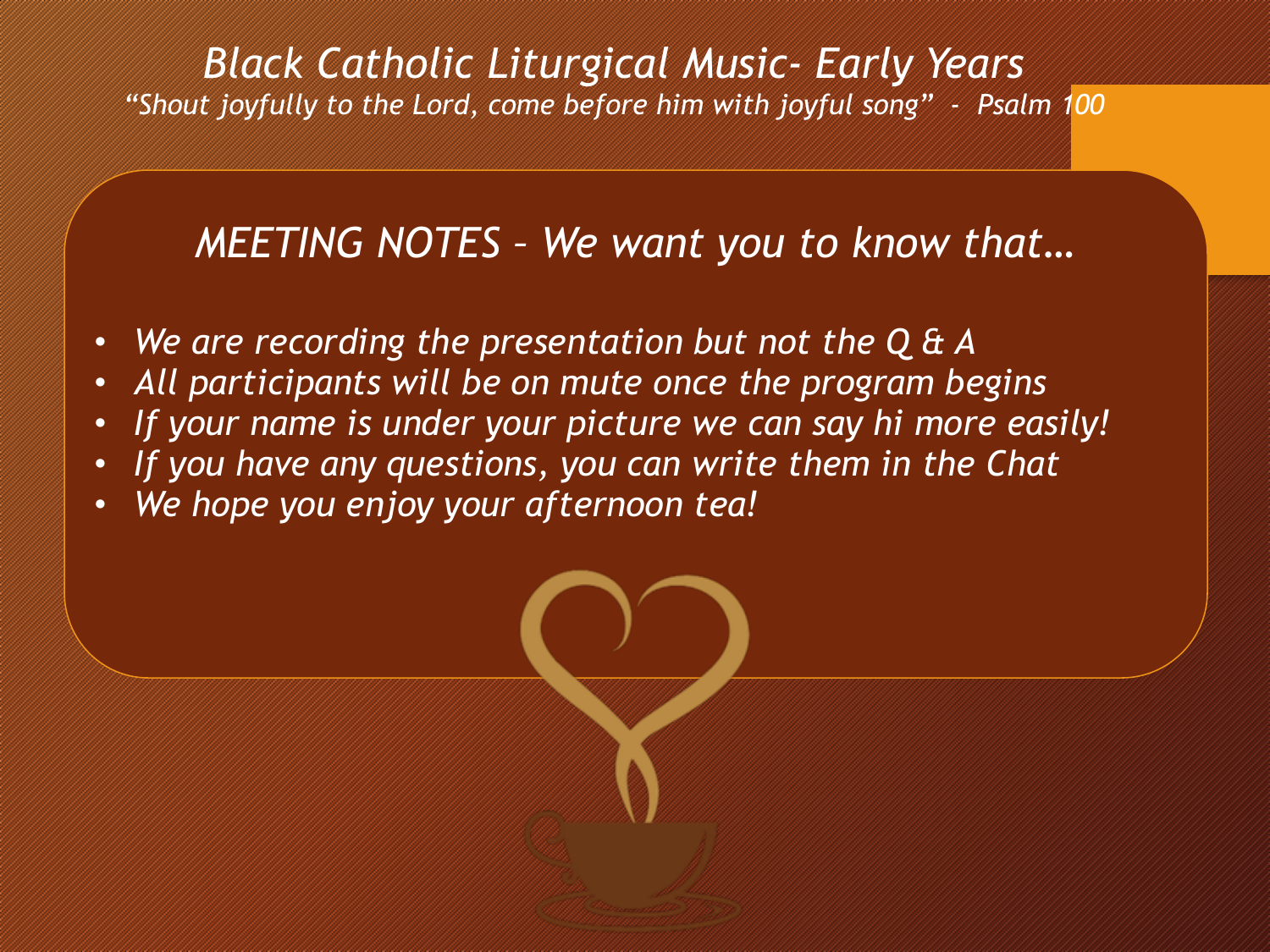### **OPENING PRAYER**

## **Psalm 100**

*A psalm of thanksgiving.*  Shout joyfully to the Lord, all you lands; serve the Lord with gladness; come before Him with joyful song.

Know that the Lord is God, He made us, we belong to Him, we are His people, the flock He shepherds.

Enter His gates with thanksgiving, His courts with praise.

Give thanks to Him, bless His name; good indeed is the Lord,

His mercy endures forever, His faithfulness lasts through every generation.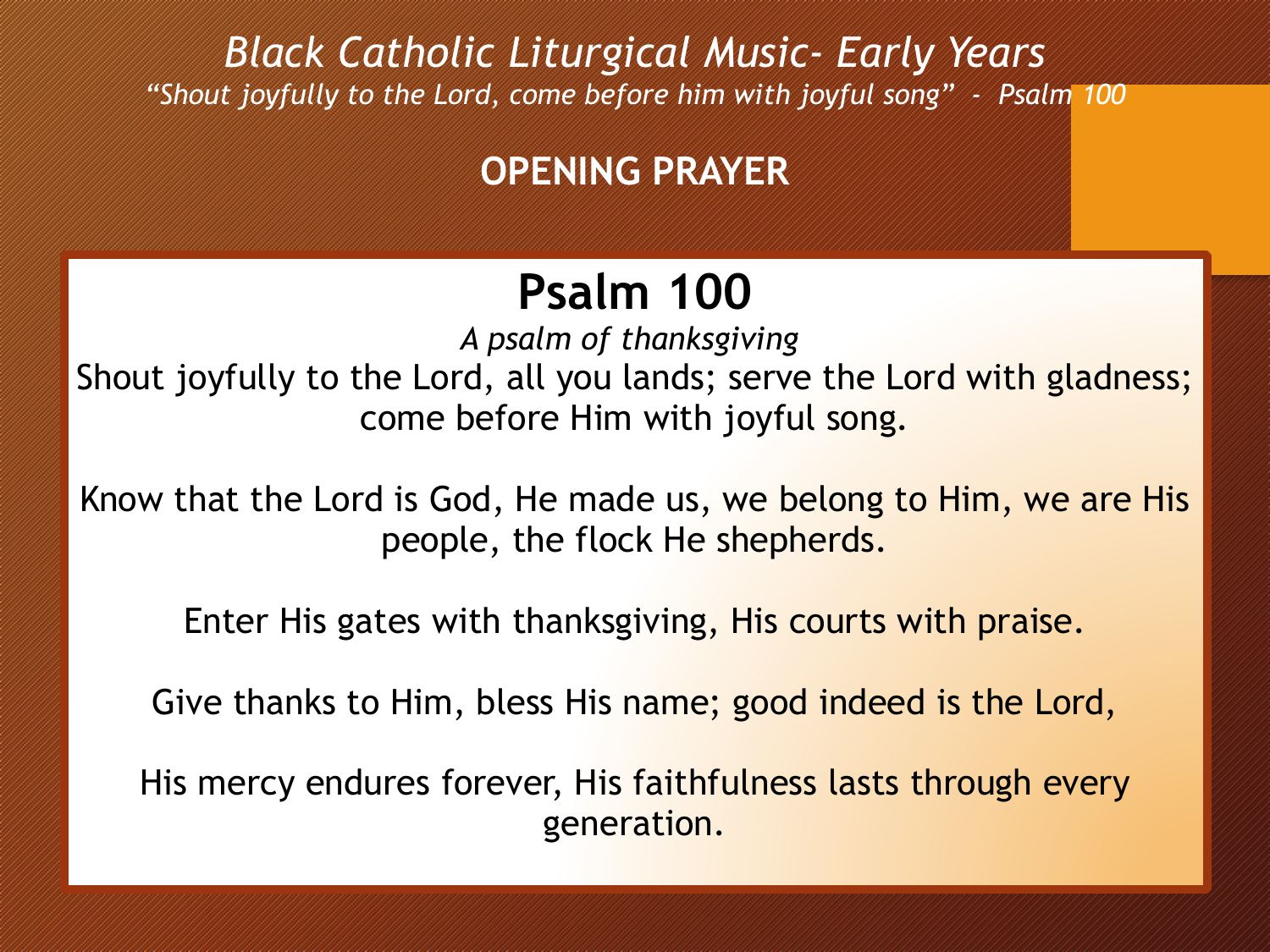# *Introduction of Guest Presenter* Ronald D. (Rawn) Harbor

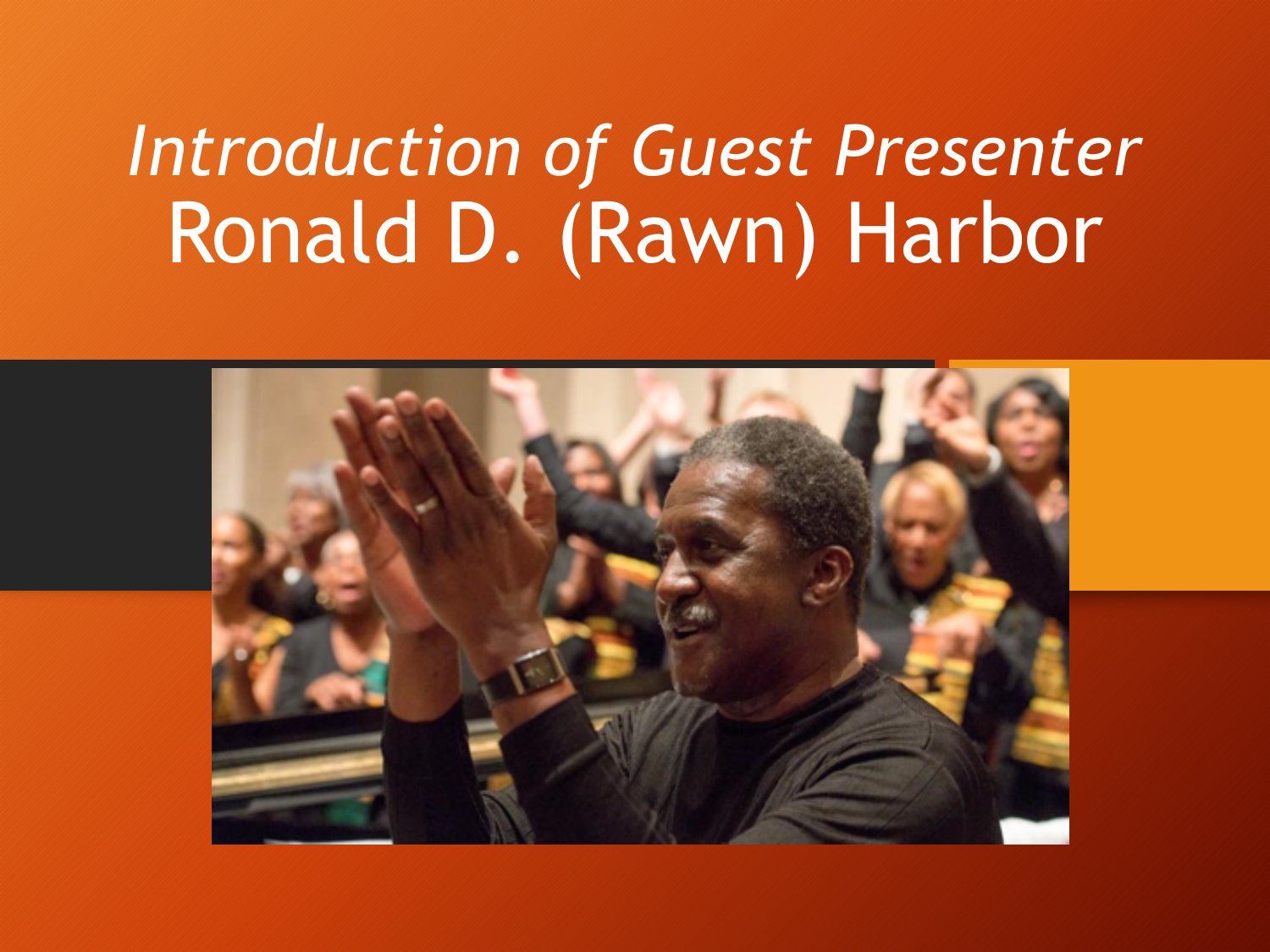♪ ♬

♪

### Now we want to hear from our participants: • Questions • Comments

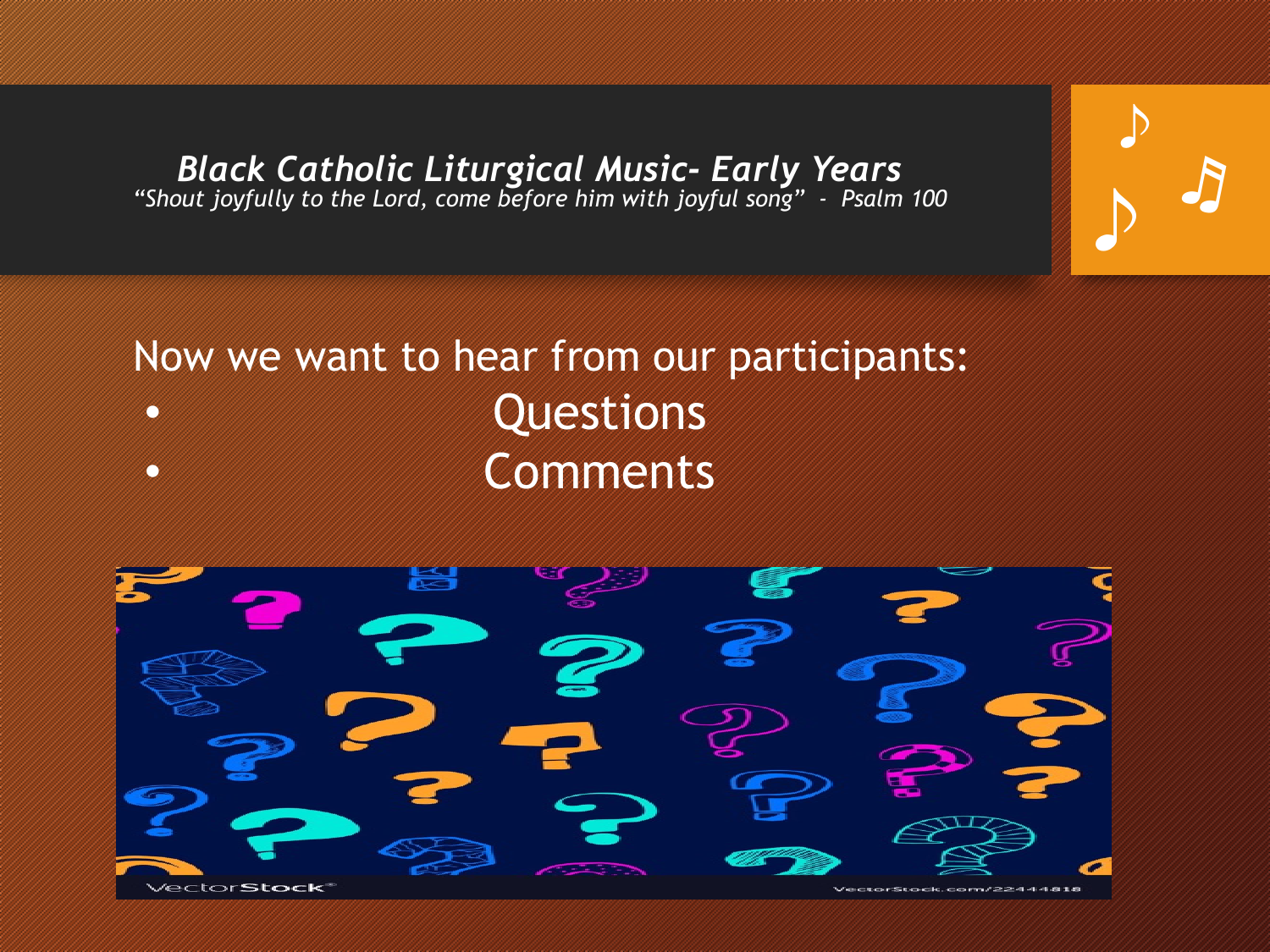### **CLOSING REMARKS**

**Thank You! for participating in our November 2021 Afternoon Tea celebrating Black Catholic History month**

**Join CCW-ADW 's Nightly Phone Rosary 8 PM, 7 days a week Call 605-468-8016, code 357090# If you want to know more about CCW-ADW and how you and/or your parish can get involved email us archdioceseccw@gmail.com**

**Council of Catholic Women – Archdiocese of Washington** *"Connecting Catholic Women"* https://www.councilofcatholicwomen-adw.com/